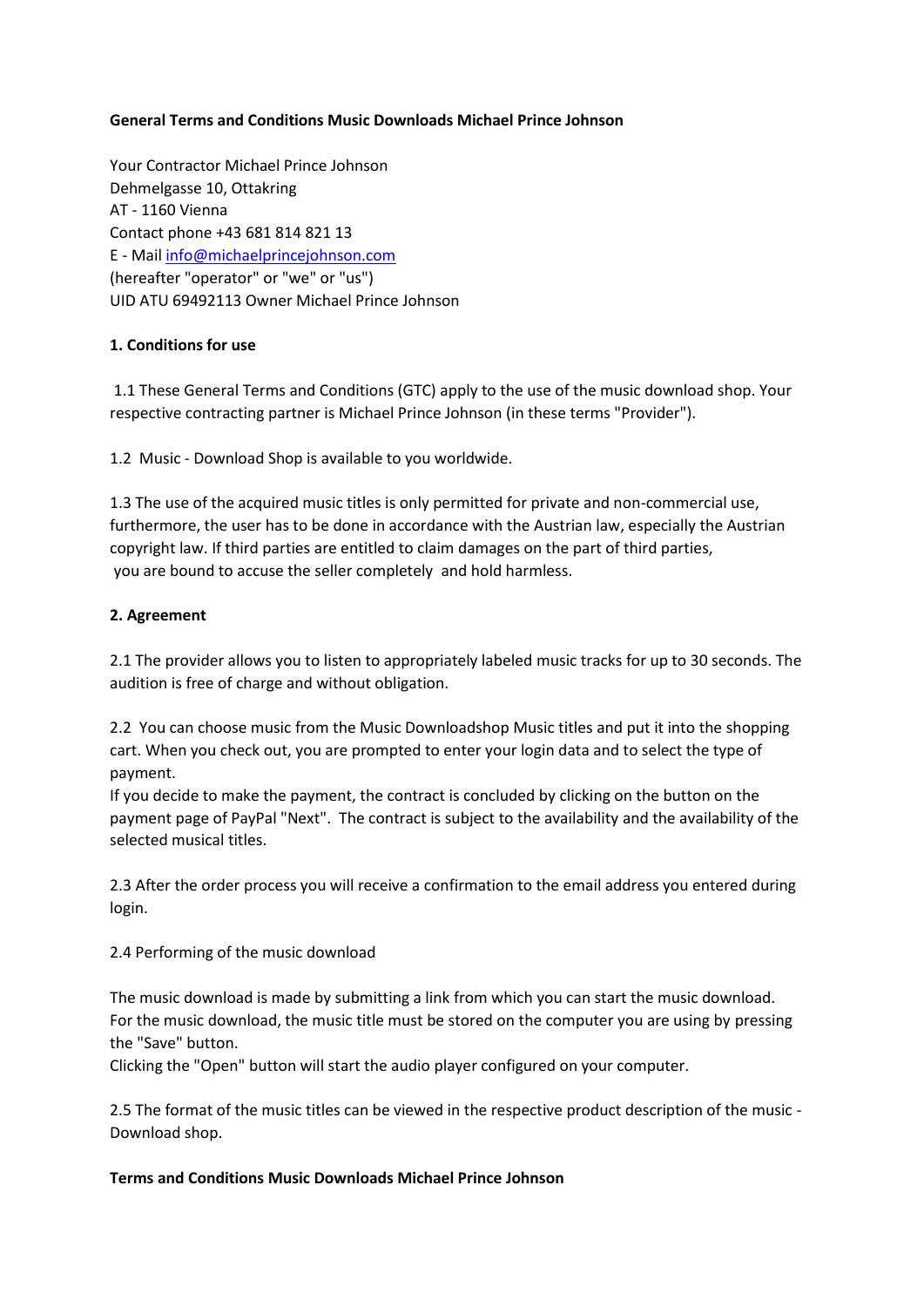## **3. Acquisition of rights**

3.1 In the offered musical tracks they are copyrighted or otherwise protected. You hereby expressly acknowledge the existence of these rights. Within the scope of this offer, you acquire the simple, non-transferable right to use the offered musical titles for exclusive personal use in a respective manner offered.

3.2 It is not permitted to use the music titles in any way to change or altered versions, to copy, distribute, reproduce, sell or commercialize the music tracks for third parties. A further transfer of the rights to third parties is expressly excluded. The transfer of rights to the agreed extent has been effected with the conclusion of the download but is subject to the full purchase price performance.

## **4. Prices**

In each case, the prices applicable at the time of the order on the website www. [michaelprincejohnson.com](http://michaelprincejohnson.com/) specified prices. All prices include VAT. These prices do not include the online costs incurred by the respective Internet service provider, in particular regarding the download time.

# **5. Payment**

5.1 Payment by PayPal account or credit card via PayPal (Europe) S.à r.l. et Cie, S.C.A. If you decide to pay by credit card, PayPal (Europe) S.à r.l. et Cie, S.C.A. settled. To do so, please provide your credit card details when requested. The transmission of this data is encrypted. After accepting the PayPal (Europe) S.à r.l. et Cie, S.C.A. and clicking the "Next" button, your credit card will be charged with the purchase basket of your purchase. A registration with PayPal (Europe) S.à r.l. et Cie, S.C.A. is not necessary.

## **6. Risk of Danger**

The risk of accidental loss and accidental deterioration will be transferred to you by providing the download link.

## **7. Liability and Performance**

7.1 Please note that the download is at your own risk. You are solely responsible for any damage to your computer system or other technical equipment used for the loss of data or any other damages resulting from the download or other transactions in connection with the offer. In particular, you are at risk of loss of data after downloading, including computer or disk failure. The provider is not liable for damages caused by incompatibility of the components or other system malfunctions of the computer you are using. If you can not complete a download, please contact: [info@michaelprincejohnson.com](mailto:info@michaelprincejohnson.com)

## 7.2 Deliberate or grossly negligent behavior

The liability of the supplier, as long as this is provided for whatever legal reason, is limited in all cases to damages caused by willful or grossly negligent behavior. In any case, liability for indirect damages and untypical consequential damages is excluded and the amount is limited to the contractual type damage. Any mandatory statutory provisions that give rise to the liability of the supplier remain